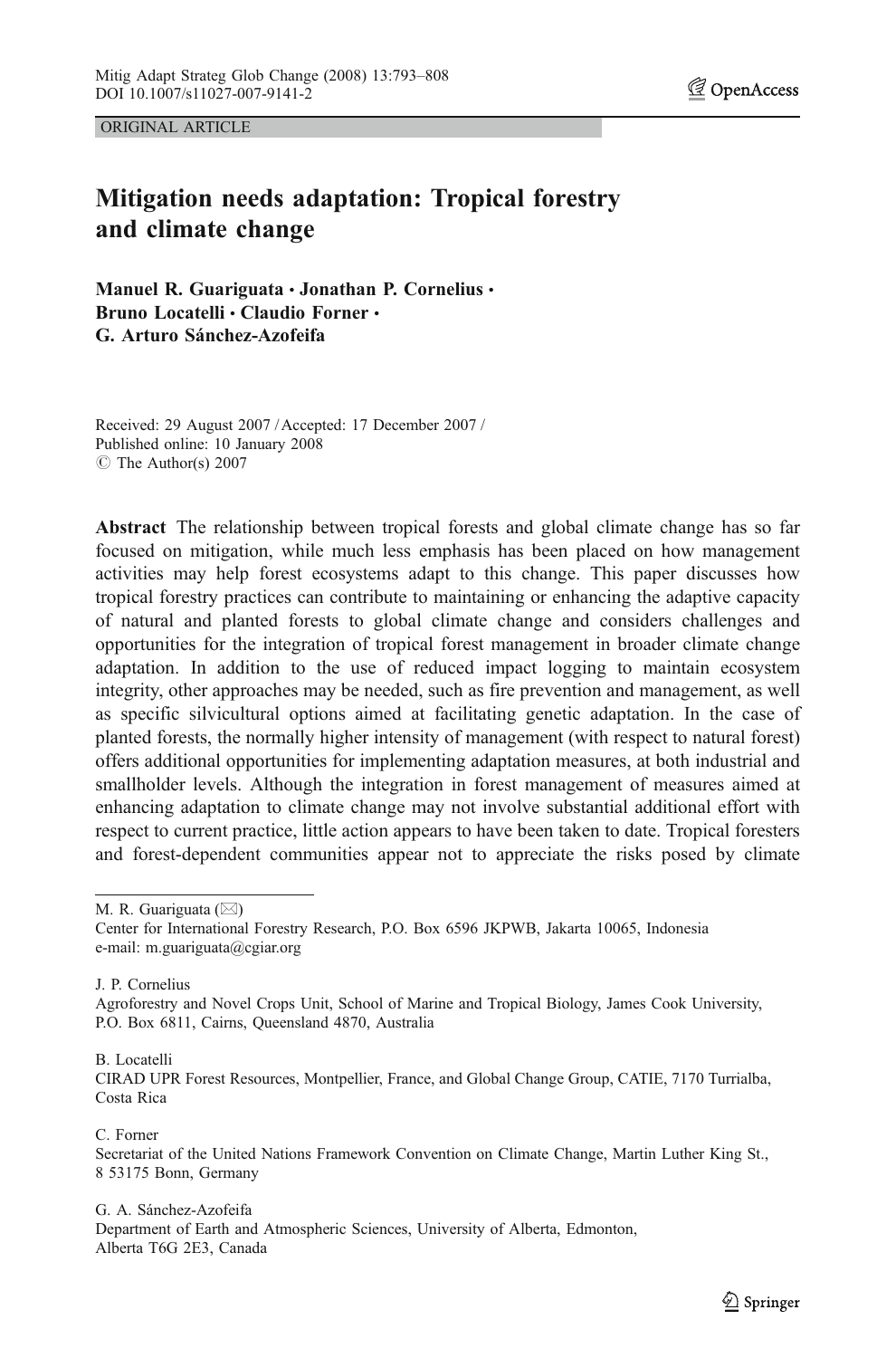change and, for those who are aware of them, practical guidance on how to respond is largely non-existent. The extent to which forestry research and national policies will promote and adopt management practices in order to assist production forests adapt to climate change is currently uncertain. Mainstreaming adaptation into national development and planning programs may represent an initial step towards the incorporation of climate change considerations into tropical forestry.

Keywords Climate change · Adaptation · Tropical forests · Tropical tree plantations · Natural forest management

# 1 Introduction

The relationship between tropical forests and global climate change has received considerable scientific as well as political attention over the last decades (e.g. Shukla et al. [1990;](#page-14-0) IPCC [1996](#page-12-0); Markham [1998](#page-13-0); Lewis [2006\)](#page-13-0). However, discussions have focused disproportionately on mitigation (i.e. reducing emissions or else enhancing sinks of greenhouse gases; IPCC [2000](#page-12-0)), while much less emphasis has been placed on how management activities might help tropical forest ecosystems adapt to climate change in order to maintain the provision of goods and services to society. The lack of attention to this theme has continued in recent international meetings on forests and global climate change, which either have excluded the tropics (e.g. IISD [2006](#page-12-0)), or have not explicitly considered the need to adjust tropical forestry practices in the context of a changing climate (e.g. Innes et al. [2005,](#page-12-0) pp. 72–104; Parrotta et al. [2005\)](#page-14-0).

This omission is understandable. First, it reflects the wide appreciation of the critical role of tropical forests as globally significant standing stocks of above- and below ground carbon (Dixon et al. [1994](#page-11-0)). Second, atmospheric carbon sequestration through tree planting is the only currently eligible land use change activity for developing countries within the Clean Development Mechanism (CDM) of the United Nations Framework Convention on Climate Change (UNFCCC) for which there is an international carbon market and where Certified Emission Reductions are traded. By contrast, investment in adaptation to climate change is largely a national concern and may not yield immediate economic return. Because of associated uncertainties, the assessment of the future contribution of a given adaptation activity can also be speculative (Callaway [2004](#page-11-0)). Furthermore, in many countries climate change is perceived as a relatively minor threat to forests compared with socioeconomically driven causes of land-use change such as pasture expansion, illegal logging, or otherwise uncontrolled forest conversion (Lambin et al. [2001](#page-13-0)). Finally, in cases where forests and forestry make, or are perceived to make, minor contributions to national economies (e.g. Keller et al. [2007](#page-13-0)), national governments may be more concerned with ensuring adaptation in other productive sectors such as agriculture or water supply.

There are, however, reasons to consider why tropical forestry may need to include climate change adaptation. First, tropical forests make important contributions to rural livelihoods (Sunderlin et al. [2005\)](#page-14-0) and, partly because of this, natural resource users in developing countries are frequently considered highly vulnerable to climate change (Adger et al. [2003;](#page-10-0) Thomas and Twyman [2005](#page-15-0)). The enhancement of the adaptive capacity of both natural and planted forests may help to decrease the vulnerability of those whose livelihood depend on forest goods and services, especially the poorest (Innes and Hickey [2006](#page-12-0)). Second, without management for adaptation, the current potential of tropical forests to both remove and store atmospheric carbon may diminish thus feeding a positive feedback of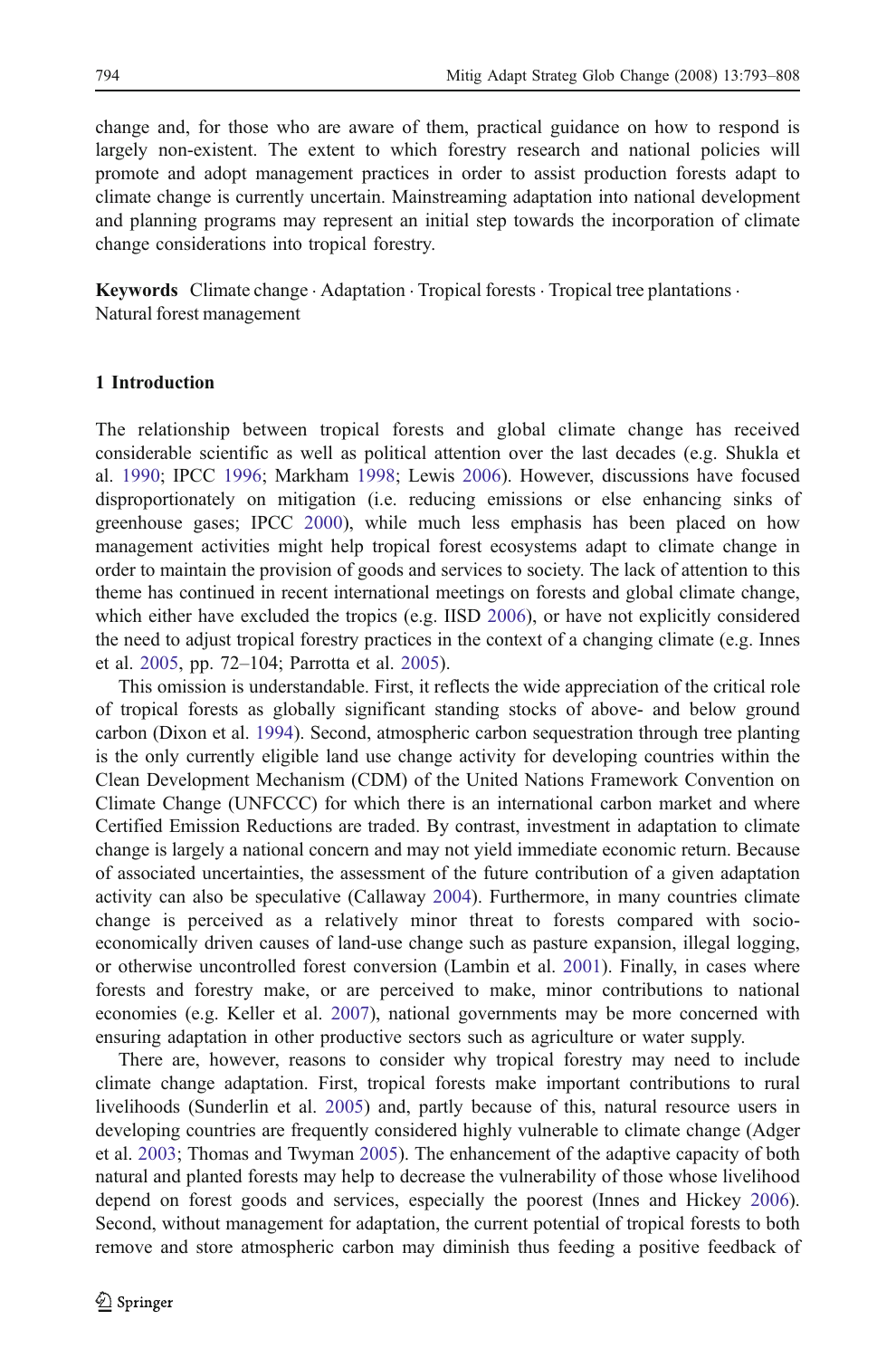carbon emissions (e.g. Gitz and Ciais [2004\)](#page-12-0). Third, although only 7% of the 352M ha of natural forests that the International Tropical Timber Organization producer countries have set aside for sustainable production is being used that way (ITTO [2006\)](#page-12-0), this figure is expected to increase. In Brazil alone, up to 50M ha of Amazonian forest are planned to be managed under sustainability criteria through the next decades (Verissimo et al. [2002;](#page-15-0) Schulze et al. [2008](#page-14-0)). The success of this expanded effort in sustainable management may depend on the implementation of adaptation measures to counteract already evident impacts of climate change on forest structure and function in this region (Lewis et al. [2006](#page-13-0)). Fourth, there is a global trend towards increased timber demand from tree plantations, including those in the tropics (Varmola et al. [2005](#page-15-0); FAO [2006a](#page-11-0)). Under the current trends of global climate change, tropical timber plantations are expected to take a larger share of the global wood market than mid-to-high latitude plantations (due to anticipated dieback; Sohngen et al. [2001](#page-14-0)). Tropical plantations that are poorly adapted to future conditions may be unable to meet future demand.

In this paper we examine how forestry practices can contribute in maintaining or enhancing the adaptive capacity of tropical production forests to global climate change. We suggest the need for reassessing current practice in light of observed and projected changes in climate and climate variability in tropical forest regions. We also identify obstacles and opportunities for integrating tropical forest management in broader climate change adaptation. We will illustrate all of our points with concrete examples from the American tropics. By "adaptive capacity" we mean the ability of a system to adjust to climate change, to moderate potential damages, to take advantage of opportunities, or to cope with the consequences (IPCC [2001\)](#page-12-0).

# 2 Managing production tropical forests under a changing climate

Since the mid-1970s, warming trends in tropical forest regions have averaged 0.26°C per decade, consistent with global temperature rises linked to greenhouse gases; precipitation appears to have decreased, although these changes appear more drastic in northern tropical Africa than Asia or the Amazon (Malhi and Wright [2004\)](#page-13-0). Dramatic atmospheric change has also taken place in some localities (e.g. Pounds et al. [2006](#page-14-0)). Overall, precipitation anomalies as predicted by different climate models point to likely decreases in certain tropical areas as well as likely increases in others (Neelin et al. [2006](#page-13-0)). In particular, projected changes in annual precipitation for the American tropics include a decrease in Central America and large uncertainties for northern South America and the Amazon; however, in some regions there is qualitative consistency among climate simulations (e.g. increased rainfall in Ecuador and northern Perú; Christensen et al. [2007\)](#page-11-0). In addition, the frequency and intensity of extreme weather events (tropical storms, hurricanes, drought) are also expected to increase during this century partially due to human influence (Salinger [2005;](#page-14-0) IPCC [2007a](#page-12-0)). For example, both the recurrence and intensity of the El Niño Southern Oscillation (ENSO), the main driver of interannual variation in temperature and precipitation across most of the tropics, have increased during the last century with concomitant record droughts since 1976 (Malhi and Wright [2004](#page-13-0)), probably exacerbated by global warming (Timmermann et al. [1999](#page-15-0); Federov and Philander [2000](#page-11-0)). Adaptation to climate change through forest management will have to include anticipatory actions such as reducing the sensitivity of the system, altering its exposure to the effects of change, and enhancing its ability (resilience) to recover after disturbance (Adger et al. [2005\)](#page-10-0).

Although tropical forests have adapted to probably even more drastic climatic change over the last several thousands of years before the present (e.g. Colinvaux et al. [1996](#page-11-0), [2000](#page-11-0);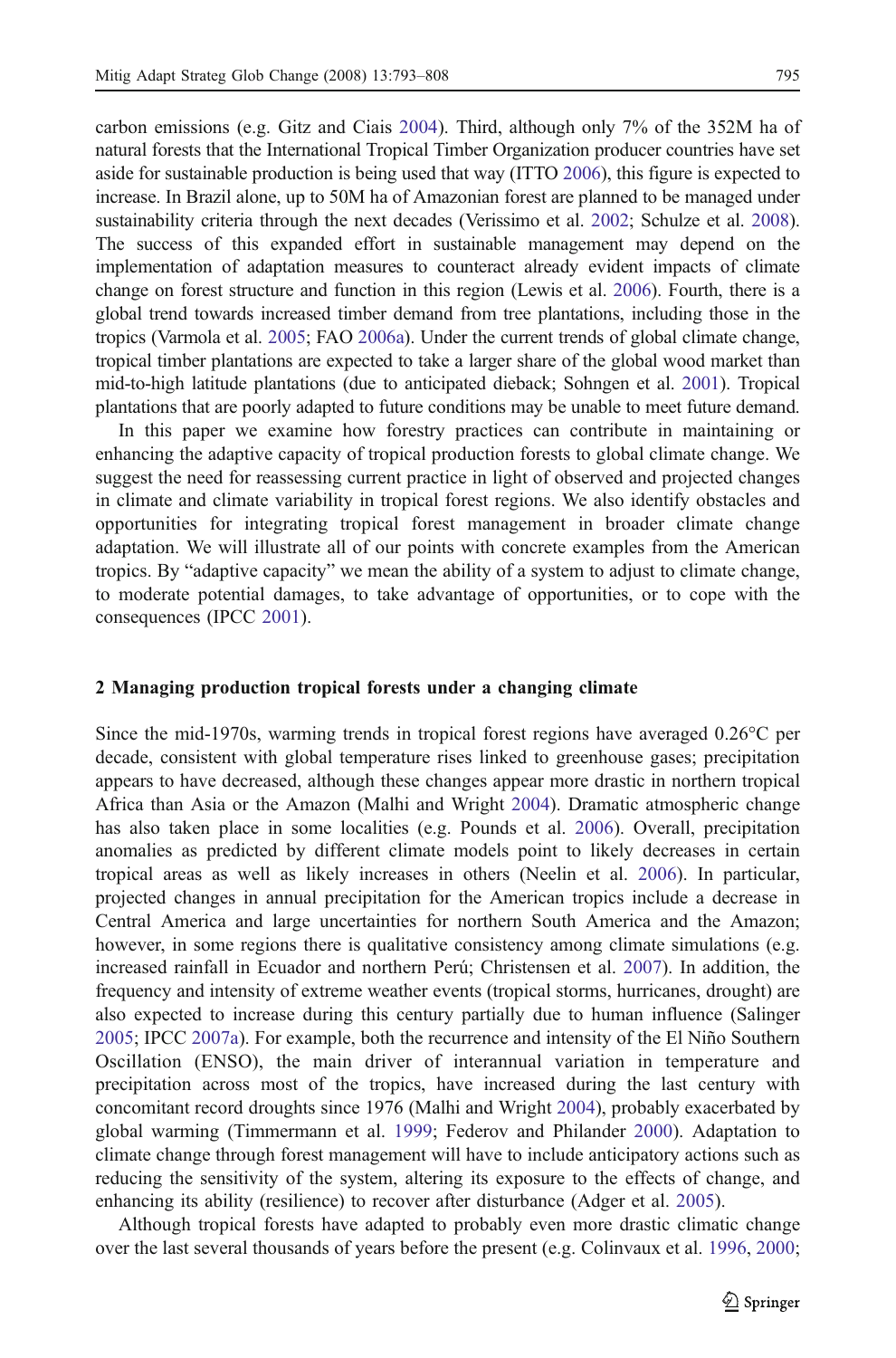Morley [2000](#page-13-0)), the pace of current changes in the global climate as well as the concurrent imposition of anthropogenic stressors (recently reviewed in Laurance and Peres [2006\)](#page-13-0) may be beyond their natural adaptive capacity. It is generally assumed that a given degree of forest structural and biological diversity at various scales is necessary for maintaining the adaptive capacity of forests to environmental change (Noss [2001;](#page-13-0) Drever et al. [2006\)](#page-11-0). One approach to achieve this is by applying reduced impact logging practices (RIL) which greatly minimize the effects of timber harvesting on vegetation, soils, and water (Dykstra and Heinrich [1996;](#page-11-0) Johns et al. [1996](#page-12-0); Sist [2000\)](#page-14-0). However, complementary, on-site and offsite approaches may be needed. Next we discuss specific silvicultural practices to enhance the adaptive capacity of production forests under a changing climate and also mention key institutional and policy interventions that may facilitate the inclusion of climate change into tropical forest management. We structure our discussion in the context of natural forest and tree plantations (summarized in Table [1\)](#page-4-0).

## 3 Natural forest management

## 3.1 Facilitating adaptive capacity of timber species

Natural forest management in the tropics typically involves the harvesting of timber trees above a minimum diameter on a polycyclic basis. This implies that successive generations of the species of interest will be derived from adult progenitors *in situ*. Each individual that reproduces will have both experienced and (to date) survived the environmental conditions associated with past or current climate change. If the survival––or failure to survive—of these individuals (and their progeny) is related to their genotypes, then, by definition (Grant and Grant [1995](#page-12-0)), natural selection will have occurred and adaptation will have taken place. The response to natural selection depends on the magnitude of phenotypic variation in adaptive traits, the degree to which it is under genetic control and the intensity of the selection (Falconer [1989](#page-11-0); McKay and Latta [2002\)](#page-13-0). There are a number of practical options to maximize this response.

One is to maximize population sizes when selection pressure for survival is strongest; i.e. the seed and seedling stages. It may be that one cause of the relatively high local adaptation shown by many forest trees (Petit and Hampe [2006\)](#page-14-0) is their high fecundity in comparison with other plants (Le Corre and Kremer [2003\)](#page-13-0). High fecundity implies that those trees that survive to reproductive age (or harvest age) represent a small proportion of an initially large pool of seedlings, further implying that they have undergone a high selection intensity. To ensure high juvenile population sizes and thus promote high genetic variation at this stage, a few treatments can be applied such as controlled burning to enhance seedling establishment (e.g. in Central American closed-cone pine forests; Wolffsohn [1984](#page-15-0)), thinning (possibly as a part of controlled logging) aimed at stimulating crown development and eventual fruiting of seed trees (e.g. Guariguata and Saenz [2002](#page-12-0)), and the creation of canopy or ground disturbance for the regeneration of light demanding timber species (Fredericksen and Pariona [2002](#page-11-0); Snook and Negreros-Castillo [2004](#page-14-0); Grogan et al. [2005\)](#page-12-0). Other options are to maximize the number of seed trees to be retained and harmonize the timing of tree harvesting to follow seed dispersal (e.g. Grogan and Galvão [2006\)](#page-12-0); for dioecious species, retaining similar numbers of adult male and female trees to ensure reproduction and maintain genetically effective population sizes (Yeh [2000](#page-15-0)).

The natural distributions of many neotropical tree species cover a wide range of variation in precipitation and temperature (Greaves [1978;](#page-12-0) Pitman et al. [2001;](#page-14-0) Hodge et al.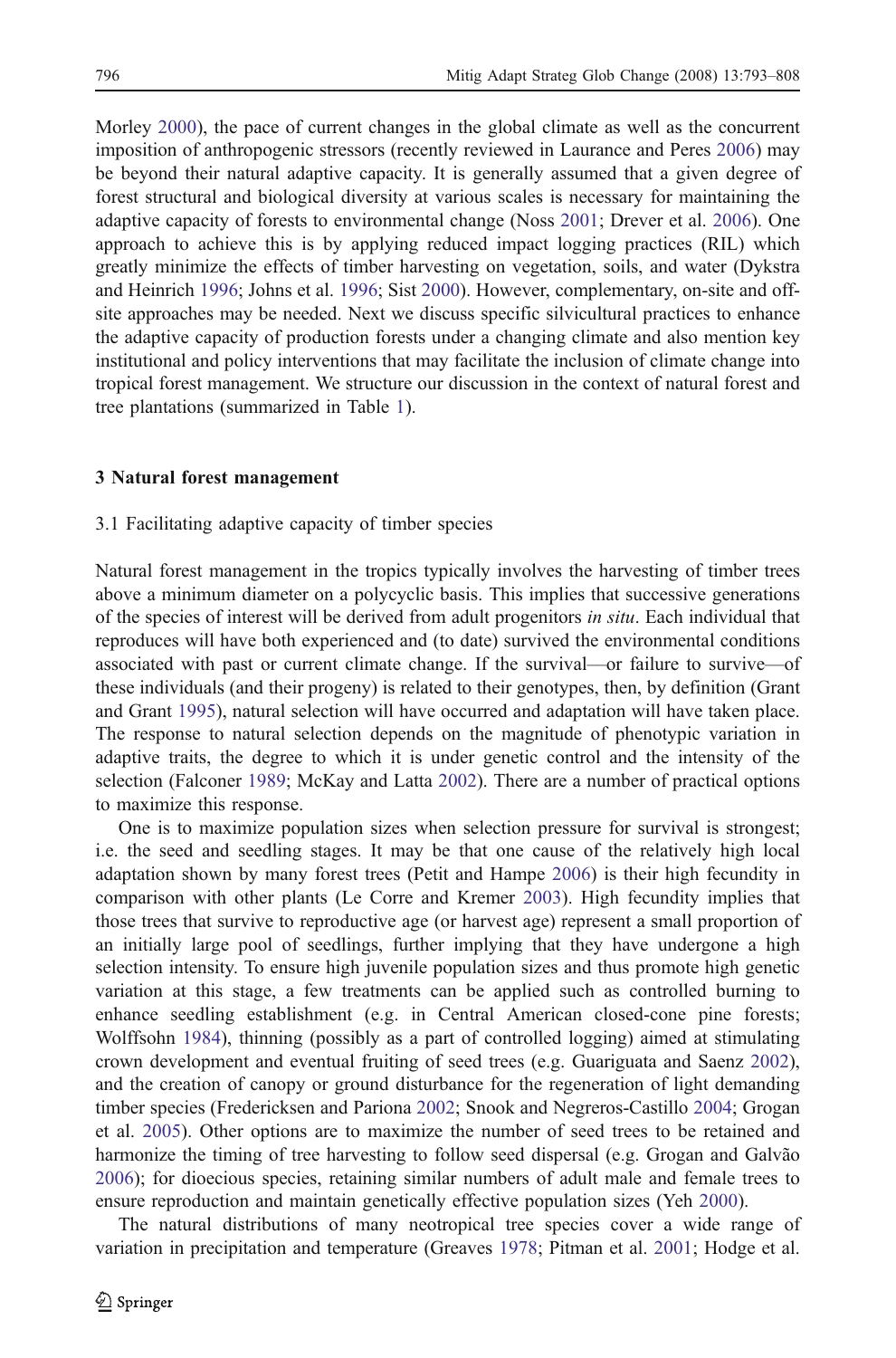| Actions by forest management type                                                                                                                                                                  |                                                                                                                                                      |
|----------------------------------------------------------------------------------------------------------------------------------------------------------------------------------------------------|------------------------------------------------------------------------------------------------------------------------------------------------------|
| Natural forest management based<br>on selective logging                                                                                                                                            | Tree plantations                                                                                                                                     |
| Maximize juvenile population sizes                                                                                                                                                                 | Plant a range of genotypes and<br>"let nature take its course"                                                                                       |
| Maximize reproductive population sizes                                                                                                                                                             |                                                                                                                                                      |
| Maintain inter-population movement of<br>pollen and/or seeds by minimizing harvesting<br>impacts on forest structure through reduced<br>impact logging and by maximizing landscape<br>connectivity | Implement appropriate species<br>selection (particularly in<br>transitional zones)                                                                   |
| Maximize genetic variation of planted<br>seedlings when enriching logging gaps<br>Use of translocated material in enrichment<br>planting                                                           | Use seed sources adapted to<br>expected future conditions<br>Use "stable" genotypes that<br>tend to perform acceptably<br>in a range of environments |
| Intensify liana removal                                                                                                                                                                            | Plant mixtures of species and<br>implement appropriate species<br>selection                                                                          |
| Minimize levels of slash through reduced<br>impact logging                                                                                                                                         | Widen buffer strips/fire breaks                                                                                                                      |
| Widen buffer strips/fire breaks                                                                                                                                                                    |                                                                                                                                                      |
| Institutional/policy<br>Increase awareness about enhancing the adaptive capacity of forests<br>to climate change and define practical approaches and policies to this end                          |                                                                                                                                                      |
| Promote good practices for fire management within, and adjacent to,<br>production forests                                                                                                          |                                                                                                                                                      |
| Promote seed exchange and participatory genetic improvement programs for<br>smallholders                                                                                                           |                                                                                                                                                      |
| Mainstream adaptation into national development in the context of the forestry<br>sector                                                                                                           |                                                                                                                                                      |
| Evaluate costs and benefits of forestry activities aimed at enhancing the adaptive<br>capacity of forests and establish appropriate financial mechanisms for<br>implementation                     |                                                                                                                                                      |
|                                                                                                                                                                                                    |                                                                                                                                                      |

<span id="page-4-0"></span>Table 1 A broad classification of approaches and actions that may be needed for adapting tropical forest management for timber production to climate change

[2002;](#page-12-0) Vozzo [2002;](#page-15-0) Cordero and Boshier [2003](#page-11-0)), which suggests that they have the genetic variation necessary to cope with environmental change within and possibly beyond these limits. However, common-garden studies have found marked genetic differentiation in quantitative traits between populations from specific climatic regions (e.g. Cornelius et al. [1996;](#page-11-0) Boshier and Henson [1997](#page-11-0); Navarro et al. [2002\)](#page-13-0). This implies that while, within the overall gene pool of a species, the potential for adaptation may exist, any one individual population is unlikely to have this potential. That is, the alleles needed for adaptation to climate change in a specific region may be present only, or in much higher frequencies, in populations from other regions. The problem then becomes one of "getting the variation where it is needed". This can be approached by enhancing or maintaining natural migration through landscape connectivity (maintenance of forest cover, tree corridors, trees outside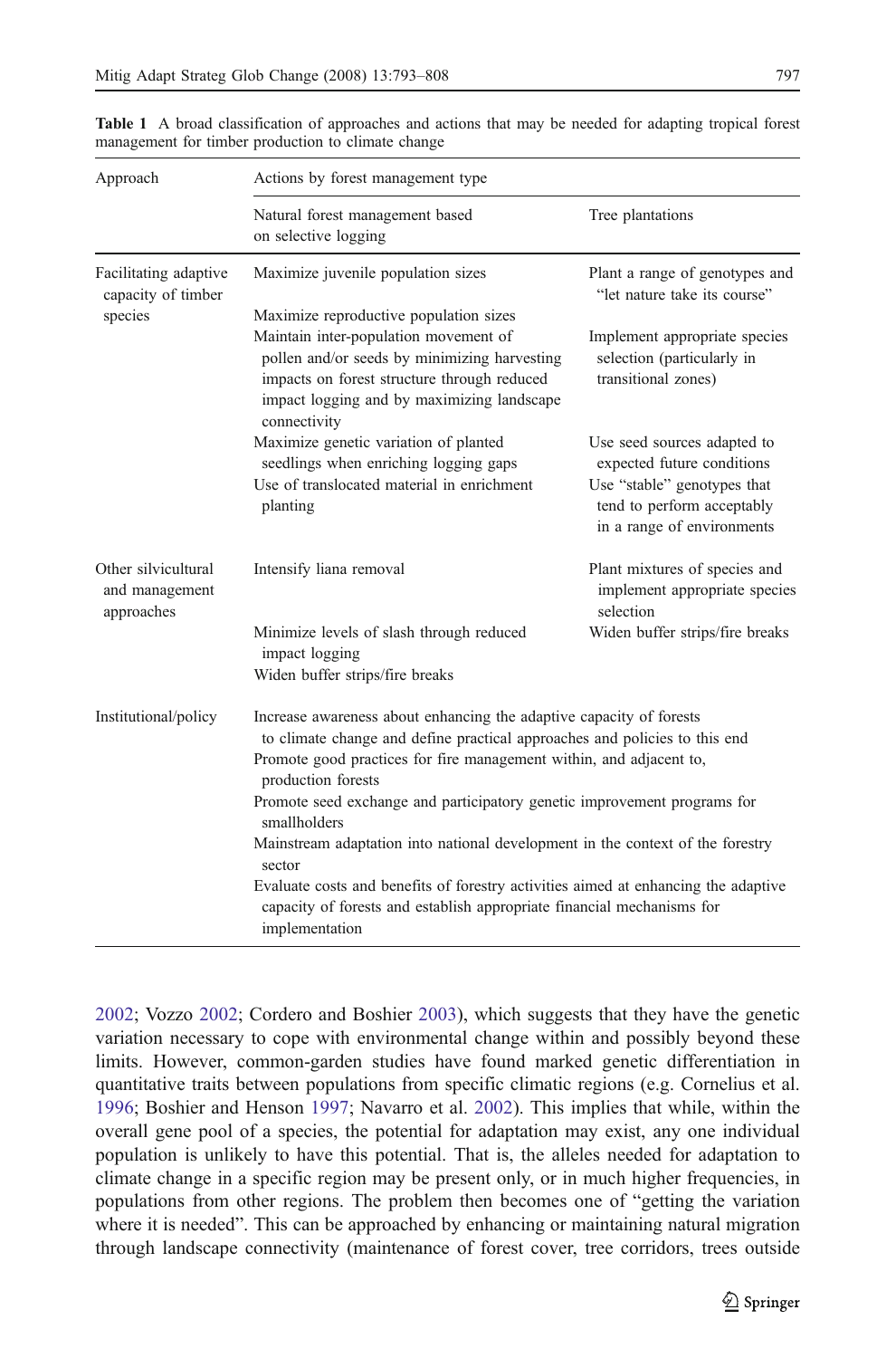forests). This would be relevant in the case where marked environmental variation (and, by implication, possible genetic differentiation) is found at a relatively small geographic scale, e.g. in mountainous areas or for species present both in riparian and neighboring "upland" forest. In areas characterized by relatively uniform temperature and rainfall regimes, the effectiveness of this strategy in the face of current rapid climate change is questionable, because useful alleles at high enough frequencies may not be found sufficiently close to target populations. In this case, the only feasible approach may be translocation through planting, as suggested by Ledig and Kitzmiller ([1992\)](#page-13-0).

## 3.2 Other silvicultural and management approaches

Modified silvicultural activities in natural forests may be required in the context of climate change. For example, long-term increases in liana abundance have been recorded in many undisturbed neotropical forests. These changes have been attributed to faster growth induced by enhanced levels of atmospheric carbon and ambient temperature (Phillips et al. [2002](#page-14-0); Wright et al. [2004\)](#page-15-0). To the extent that liana abundance is driven by these causes, this may imply more lianas over time. Liana removal from crop trees prior to harvest is generally carried out in order to minimize collateral tree damage in forests managed under RIL practices (Johns et al. [1996;](#page-12-0) Sist [2000](#page-14-0)). An adaptation option would require additional input for their control by logging crews at successive rotations which could also minimize growth declines or else mortality of liana-infested timber trees (Phillips et al. [2005\)](#page-14-0). In the case of trees, evidence of climate-driven, accelerated tree growth rates have also been detected across the Amazon basin over the last decades (Lewis et al. [2004](#page-13-0); but not in Central America; Feeley et al. [2007](#page-11-0)). Increased productivity in the Amazon could shorten rotations between successive harvests (which currently span no less than 40years in Amazonian forests; Valle et al. [2006\)](#page-15-0) but it may also favor, over the long term, dominance of fast-growing timber species (e.g. Laurance et al. [2004](#page-13-0)). The refinement of silvicultural techniques to generate levels of commercial regeneration within this ecological guild may be needed.

Enrichment planting can provide opportunities for maximizing genetic variation of selected timber species at the stand level, particularly those susceptible to commercial extinction in the absence of post-logging silvicultural interventions (Fredericksen and Putz [2003\)](#page-12-0). For example, in Brazil it is now mandatory to plant mahogany (Swietenia macrophylla) seedlings in felling gaps after extraction of adult trees from the site (Grogan and Barreto [2005](#page-12-0)). Other high-value Amazonian timber species that show naturally low seedling densities under closed canopy are also in need of post-logging enrichment planting to ensure adequate stocking between harvest rotations (Schulze [2008](#page-14-0)).

Fire management in the context of a changing climate also deserves attention. Forest fires associated with extreme droughts (further projected to increase in neotropical forests; Cox et al. [2004](#page-11-0); Nepstad et al. [2004](#page-13-0); Scholze et al. [2006\)](#page-14-0) like those during 2005 in the Western Amazon (Brown et al. [2006\)](#page-11-0) can be countered through RIL practices which, in comparison to conventional logging, decrease the vulnerability of the forest to ground fire through a reduction of the size of both felling gaps (usually the most fire susceptible areas) and fuel loads (Holdsworth and Uhl [1997](#page-12-0); Blate [2005](#page-11-0)). However, focusing only on the forest is unlikely to succeed. The recent increase in frequency and extent of forest fires in the Amazon may not be only due to the effects of more intense ENSO-related droughts but also to direct anthropogenic influences at forest edges (Barlow and Peres [2004;](#page-11-0) Laurance [2004\)](#page-13-0). In fact, fires that spread from adjacent pastures seem the overriding cause of forest burning across the Amazon (Cochrane [2001\)](#page-11-0), including those intruding into timber concessions (e.g. Pinard et al. [1999](#page-14-0)).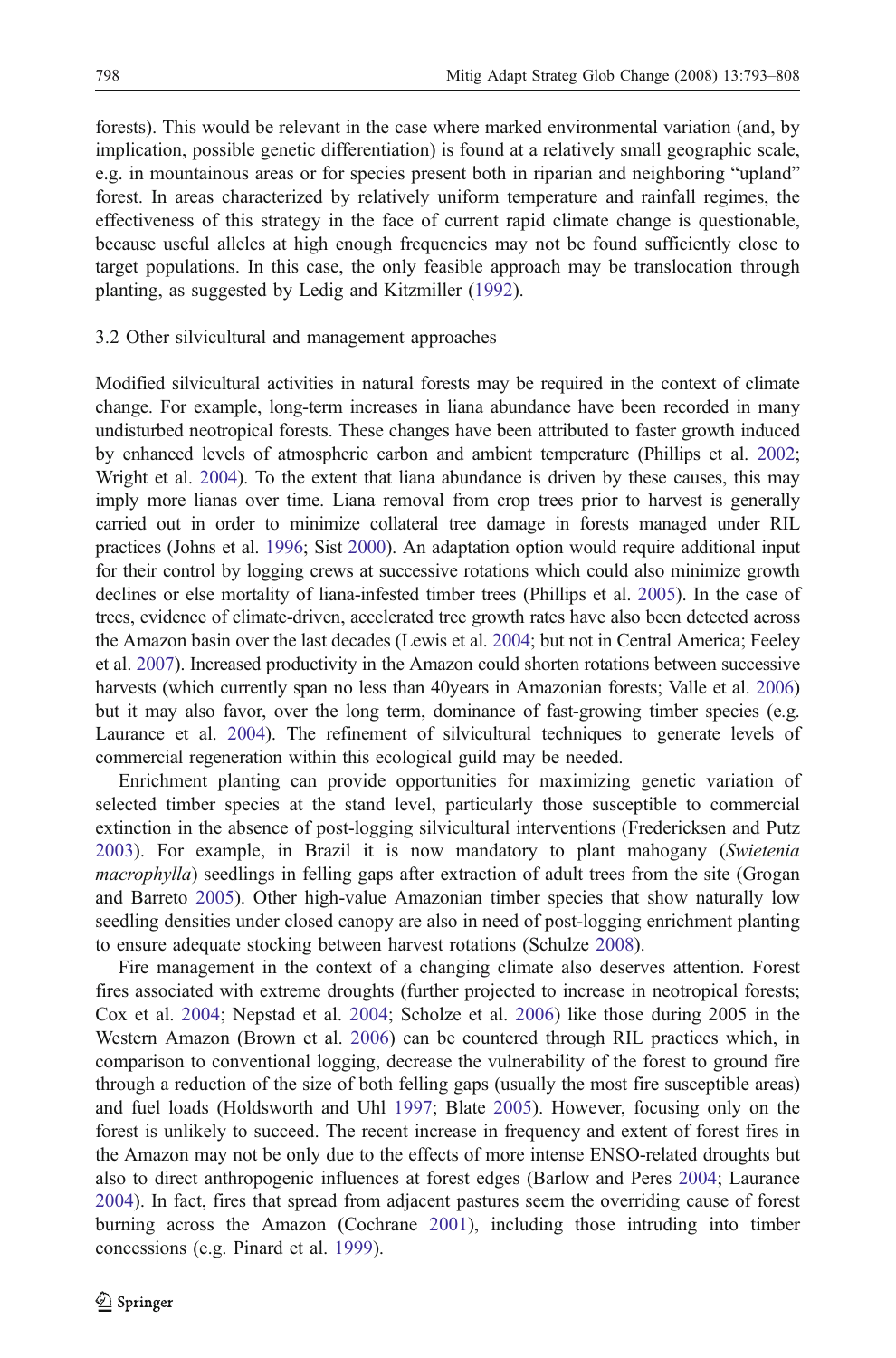## 4 Tree plantations

In the case of planted forests, the range of approaches for enhancing adaptive capacity to climate change is perhaps wider than of natural forests, as both genetic material and silvicultural treatments can be adjusted more readily (Lamb et al. [2005\)](#page-13-0). These are discussed below. Yet the most fundamental measure is the choice of appropriate species. It is useful to consider species-site matching as a two-step process. First, the selection of a group of species broadly appropriate for a given climatic zone. These could be (for the neotropics), "high altitude species" (e.g. Alnus acuminata, Cupressus lusitanica, Eucalyptus globulus), "seasonally-dry zone species" (e.g. Bombacopsis quinata, Swietenia macrophylla, Tectona grandis), "wet zone species" (e.g. Carapa guianensis, Eucalyptus deglupta, Vochysia guatemalensis). Second, the selection of species for specific conditions within that zone (e.g. *Cordia alliodora* for soils with low aluminum saturation, *B. quinata* for vertisols, Calycophyllum spruceanum for seasonally flooded areas). In general, we consider it unlikely that climate change considerations would, in the short term, lead to changes in species selection (particularly perhaps at the first step), because within the period of a fastwood rotation (typically 10years or less), conditions would not change enough to shift the group of suitable species towards that more suitable for another location. However, current species choice should be regularly reviewed, particularly in transitional environments and longer-rotation hardwood species. It is also important to note that the challenge posed by climate change underlines the importance of careful selection even for current conditions; species that are poorly adapted at present to a given planting site are likely to be ill-prepared to deal with stress from future climate change.

# 4.1 Facilitating adaptive capacity of timber species

As outlined some time ago by Ledig and Kitzmiller ([1992](#page-13-0)), taking account of climate change for seed sourcing may require some departure from current practice. The generally accepted "current wisdom" continues to be that, where information from genetic tests is lacking, "local seed is best". Under climate change, this may no longer be the case, as local seed sources are more likely to be adapted to historic, rather than near-current (i.e. the next planting season) and future conditions; one response under this is to choose seed sources expected to be better adapted. For example, Sáenz Romero et al. ([2006](#page-14-0)) assessed the genetic variation of populations of Pinus oocarpa, an economically important timber species in Mexico, across an altitudinal gradient. They concluded that managers should assist P. oocarpa populations to adapt whenever carrying out planting programs by moving seed genotypes at given intervals upwards in anticipation of projected trends of increasing temperature (IPCC [2007b\)](#page-12-0).

Similarly, results of provenance trials may suggest specific actions. Coastal provenances of Pinus caribaea var. hondurensis show greater structural stability when exposed to cyclones (Gibson et al. [1983;](#page-12-0) Nikles et al. [1983](#page-13-0)), whilst provenances of the same species from high rainfall locations have shown lower survival than provenances from lowerrainfall origins when both are planted on relatively dry sites (Hodge et al. [2001\)](#page-12-0). However, it may not always be clear which sources represent the best balance between adaptation to near-current and future conditions. Two responses to this uncertainty are possible. First, generalist ("stable", in breeders' terminology) genotypes can be used, i.e. those which show wide adaptability to a range of conditions; this option is only feasible where field tests exist and where they have sampled a wide enough range of conditions. Second, germplasm mixtures that may contain very high genetic variation may be used. For example, Ledig and Kitzmiller ([1992](#page-13-0)) suggested using a mixture of provenances (e.g. the local seed sources and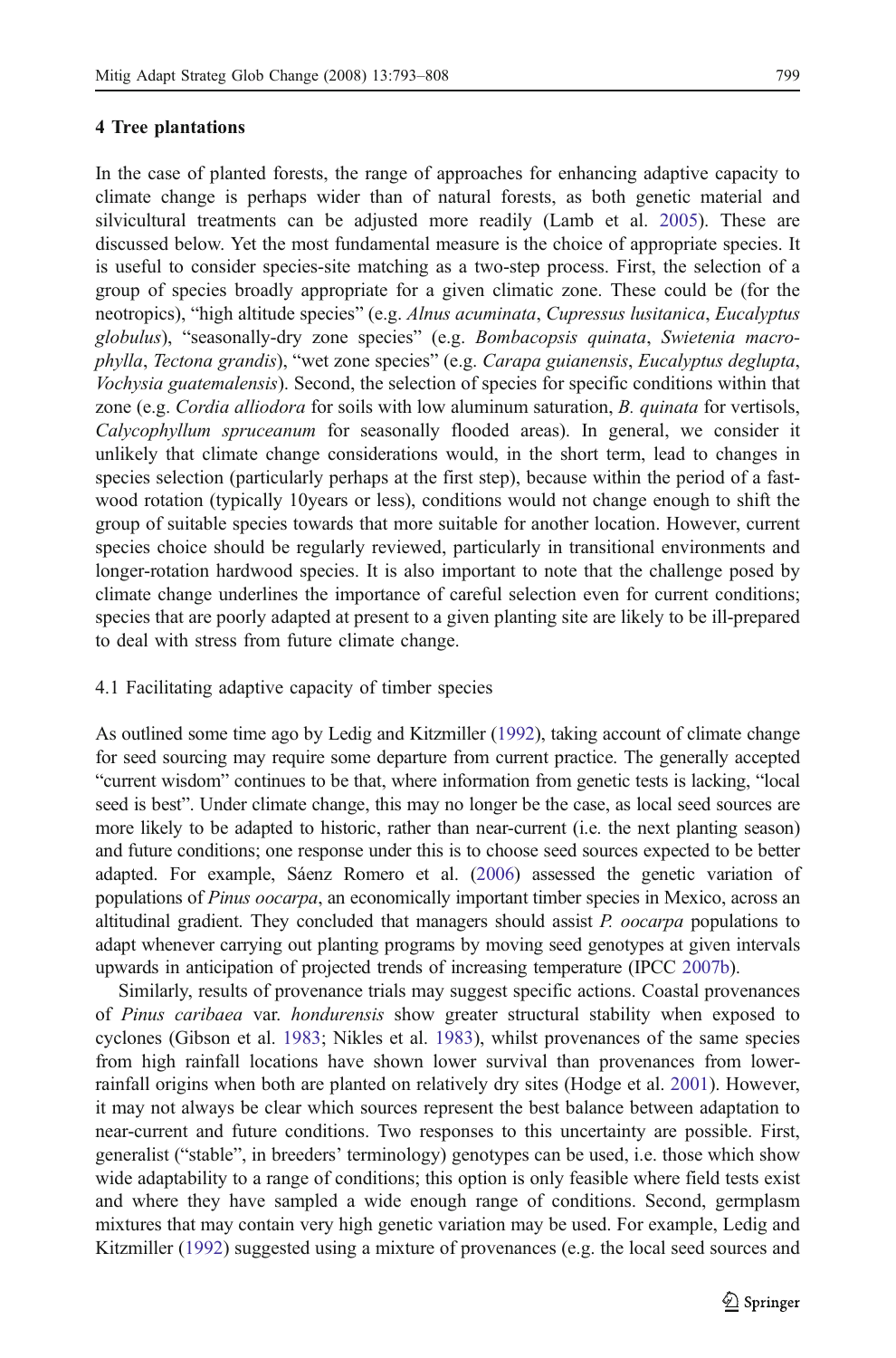sources expected to be adapted under a range of climate change scenarios). Poorly adapted, inferior trees would be removed during thinning or through differential early mortality. This approach recognizes the uncertainty present in the projections of future climate conditions and takes advantage of conventional silvicultural practice in order to ensure well-adapted trees for the final harvest. As in the case of species selection, the urgency of implementation of such approaches may be less in the case of fast-growing species as, at least in the industrial context (see below), current germplasm may be replaced in the short-medium term through replanting with other sources.

In considering current practice and the potential for applying germplasm selection and development, it may be useful to distinguish industrial tree planting and smallholder tree planting. In the particular case of industrial plantations, approaches to adaptation to climate change based on germplasm selection and development are more likely to be implemented because industrial forestry is generally much better funded than smallholder forestry. Although we have been unable to identify any modifications of neotropical industrial tree breeding aimed specifically at adaptation to climate change, existing tree improvement programs that continuously incorporate new selections would, nevertheless, secure the use of germplasm one generation, at most, 'behind' current climatic conditions; in other words, it will permit a delayed 'tracking' of climate change. At the same time, there are clear deficiencies in current management of genetic resources by some private enterprises. For example, one medium-sized enterprise in Pará, Brazilian Amazon, is basing much of its reforestation efforts on only two clones of *Eucalyptus urograndis* developed under the quite different ambient conditions of Minas Gerais, some 1,600km to the south (J.P.C., personal observation, February 2007). In view of uncertainty over future climatic changes, such practices appear to be short-sighted.

The types of responses feasible in smallholder forestry may be different than in industrial forestry and reflect the fact that smallholders plant trees in various situations and for various reasons. One is externally led tree planting programs; that is, sponsored or promoted by government and non-government organizations where farmers often receive free or subsidized seed or seedlings. In these programs, germplasm is often sourced with little or no technical criteria and without any provision or plan for replacement in subsequent rotations. New germplasm will most likely come from the same germplasm sources as before (Simons et al. [1994](#page-14-0)). When smallholders plant trees under their own initiative, they also often use germplasm collected on-farm or from neighboring farms (e.g. Weber et al. [1997\)](#page-15-0). Even under stable climatic conditions, such practices may lead to use of germplasm that is poorly adapted or genetically depauperate (e.g. *Inga edulis* in Amazonia; Hollingsworth et al. [2005\)](#page-12-0). When technical assistance is being offered under both situations, managers would be well-advised to ensure that initial (founder) populations include adequate genetic diversity, both by maximizing number of seed trees and using provenance mixtures (as discussed above).

#### 4.2 Other silvicultural and management approaches

There is evidence that use of mixed species plantings over monocultures may reduce vulnerability of the system over the long-term (Jactel et al. [2005](#page-12-0); Kelty [2006](#page-13-0)). Mixes of tree species with contrasting phenologies, different below- and above ground architecture, and/or nitrogen-fixing ability can increase biomass production compared to monocultures (Lamb [1998](#page-13-0); Petit and Montagnini [2006\)](#page-14-0) while providing economic risk reduction and earlier financial returns (Hartley [2002](#page-12-0)). One of the largest monospecific tree plantations in the American tropics (about 0.6M ha of *Pinus caribaea var. hondurensis* in Venezuela) suffered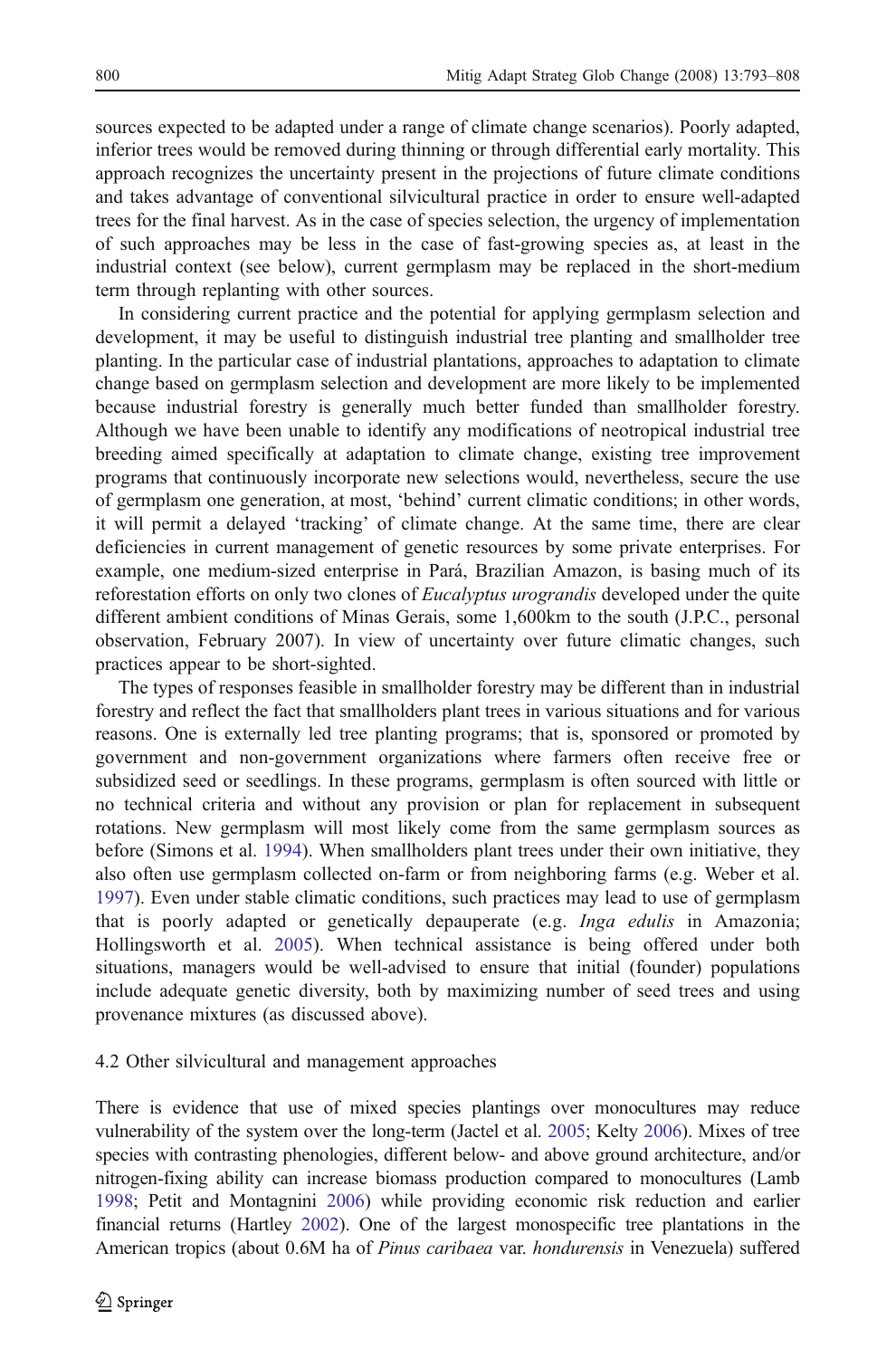massive (fungus-induced) tree mortality mediated by water stress during the very intense 1997 El Niño drought (Cedeño et al. [2001\)](#page-11-0). In another (extra-tropical) example, after largescale, climate-mediated destruction of forests, including coniferous monocultures in France during 1999, new silvicultural practices to increase stand diversity and hence to improve adaptive capacity were recommended (Bastien et al. [2000\)](#page-11-0). Although tree monocultures are easier to manage and simplify both nursery and harvesting costs (Kelty [2006\)](#page-13-0), current concerns about climate change and long-term sustainability may enhance awareness and further stimulate the interest of industrial foresters in mixed-species plantations, an option which they have largely disregarded (Nichols et al. [2006](#page-13-0)).

## 5 Institutional and policy approaches

In addition to the technical approaches discussed above, institutional and policy interventions will be needed in order to facilitate the incorporation of climate change into tropical forestry. One of these relates to dissemination of practical guidance. There are relatively detailed UNFCCC guidelines for estimating and reporting greenhouse gas emissions and carbon dioxide removals associated with different land uses, land-use changes and forestry activities (Penman et al. [2003](#page-14-0)), but little or no published guidance on adaptation to climate change in tropical production forests. The available guidance to assess impacts and vulnerability of forests to climate change in order to delineate adaptation options is both generic and outdated (e.g. Carter et al. [1994;](#page-11-0) Scholes and Linder [1998\)](#page-14-0) while recent guidance on developing broad adaptation strategies (e.g. Lim and Spanger-Siegfried [2005](#page-13-0)) does not include forestry activities within its illustrative set of examples. Probably because of these deficiencies, forestry activities in general, and climate-mitigation forestry projects in particular, rarely acknowledge that tree planting efforts may be vitiated if for example a plantation is poorly adapted to the climate changes it is supposed to mitigate. Although some global initiatives for independent carbon forestry certification are fostering the inclusion of adaptation measures (e.g. the Climate, Community, and Biodiversity Project Design Standards (CCBA [2005](#page-11-0))), these still do not mention specific practice. A more explicit dissemination of tools and approaches for enhancing the adaptive capacity of natural and planted forests seems necessary.

Enhancing the adaptive capacity of smallholder planted forests to future climate conditions may also necessitate targeted assistance. Smallholder tree farmers unable to supplement by themselves their local germplasm with strategically selected germplasm from other, perhaps distant tree populations, will be in need of technical help. Relatively large-scale tree improvement programs focused on smallholders, such as those implemented in Costa Rica (e.g. Mesén et al. [1993\)](#page-13-0) or Perú (e.g. Weber et al. [2001](#page-15-0); Cornelius et al. [2006\)](#page-11-0) can be an option but only for a few of the highest priority species of the tens or hundreds used by them (Sotelo Montes and Weber [1997\)](#page-14-0). For a wider set of species, smaller scale, local participatory tree genetic improvement (Simons and Leakey [2004\)](#page-14-0) offers another opportunity. The exchange of tree germplasm through "seed fairs" such as those organized in Madre de Dios, lowland Perú (P. Casanova, Asociación de Agricultura Ecológica; personal communication to J.P.C.) is also an alternative or complementary approach. Yet the need for field-testing in (possibly non-local) environments corresponding to future conditions may go beyond local capacities and thus may be in need of additional support from governmental and non-governmental organizations.

Fostering the prevention or control of burning outside and inside production forests, while maintaining wide buffer zones, may be necessary. Although some enterprises in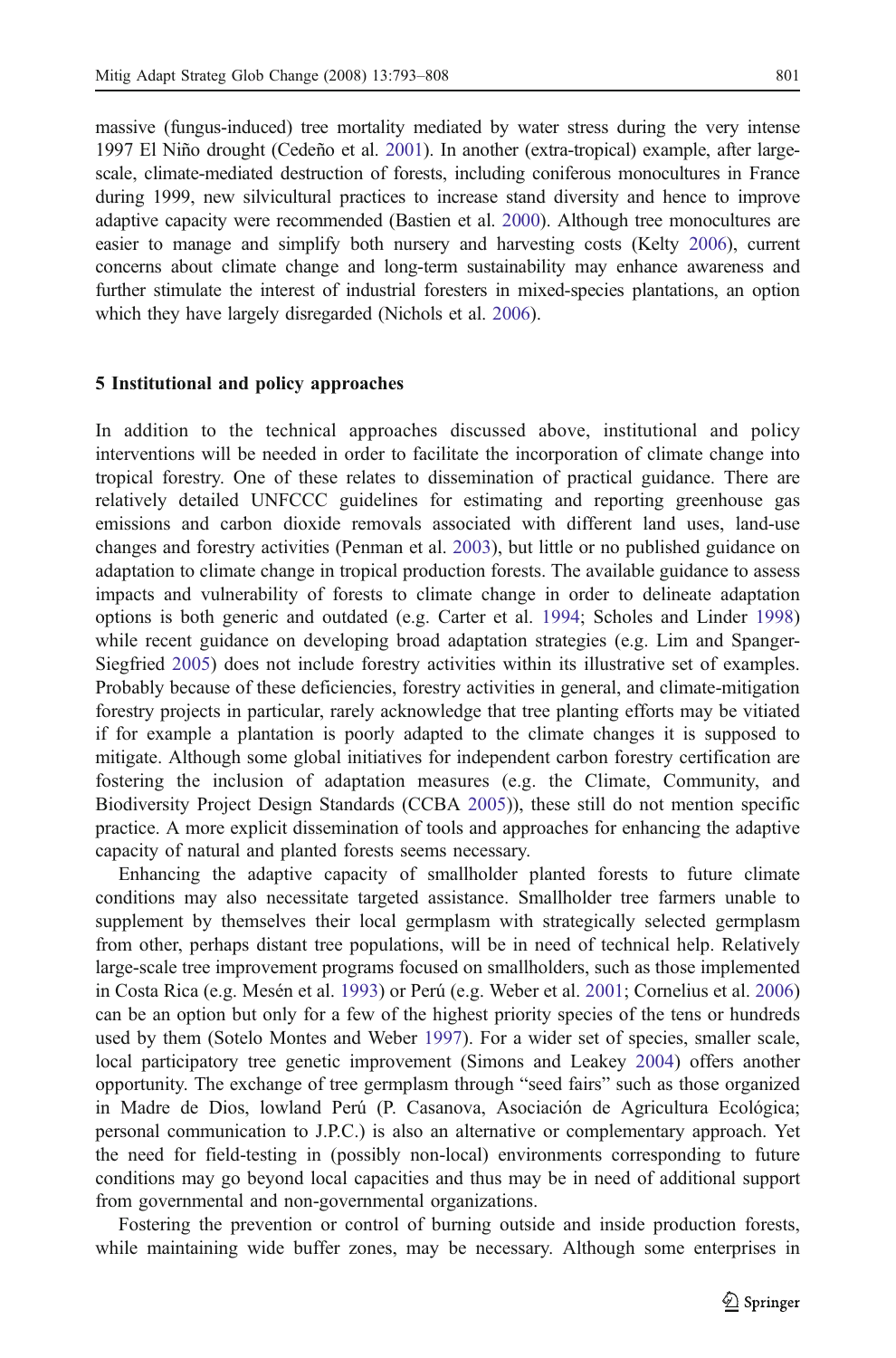Brazil dedicated to long-term timber production have fully implemented guidelines aimed at protecting the forest from fires (Pokorny et al. [2005\)](#page-14-0), results are nevertheless varied. Fire management in the context of timber production seems to remain of low priority in other parts of the Amazon (e.g. Gould et al. [2002\)](#page-12-0) while in Guatemala, fires intruding production forests appear to be effectively controlled due to sustained, participatory prevention and mitigation efforts (Nittler and Tschinkel [2005](#page-13-0)). Institutional, governance, and technical issues are equally important in fire management and prevention and the right balance among these will be dictated by specific site conditions (Barlow and Peres [2004\)](#page-11-0). Generic approaches to fire management and prevention are already in place (e.g. FAO [2006b\)](#page-11-0) and waiting for local modification.

One of the reasons why global policy has had little effect in incorporating climate change into tropical forestry may be because of the often controversial, multi-faceted nature of international policy making on forests themselves (see e.g. Persson [2005](#page-14-0)). This in turn has prevented the global carbon market to significantly influence the area under tree plantations established through the CDM; and to date, natural forest management is not yet eligible under the CDM. Nevertheless, discussions under the UNFCCC are currently dealing with establishing an international instrument to curb carbon emissions from tropical deforestation. Among several alternatives, the role of the international carbon market is being considered in the debate (Moutinho et al. [2005](#page-13-0); Gullison et al. [2007\)](#page-12-0). Although many methodological issues still need to be agreed upon, the reduction of carbon emissions from deforestation could present an opportunity for further implementing or else adjusting management practices to enhance the adaptive capacity of production forests to climate change. For example, fostering the application of carbon-retentive, RIL guidelines (Pinard and Putz [1996](#page-14-0); Pinard and Cropper [2000\)](#page-14-0).

Developing and implementing adaptation strategies for tropical forests may also necessitate institutional interventions aimed at raising the awareness of society about current and/or future climate changes. Climate change risks are seldom perceived by foresters, forest managers, or those forest-dependent communities in tropical latitudes. For most of them, climate change may represent a continuation of existing challenges and environmental stresses (Rojas [2004](#page-14-0)) and even if they acknowledge climate-related risks, changing attitudes may not be straightforward (see e.g. Wesche et al. [2006](#page-15-0) for a temperate example). A study along the lines of Williamson et al. ([2005](#page-15-0)) aimed at assessing the perceptions of climate change risk in temperate forests could be useful in the context of tropical forestry by helping to formulate future management options and policy development at the national or local level.

# 6 Conclusions

Current tropical forest management practices are based on the assumption that the climate will not vary to the extent that long-term productivity (and profitability) may be affected. Clearly, the selection of adaptation options is sometimes difficult because of the uncertainties regarding projections of future climate change (e.g. Dessai and Hulme [2007\)](#page-11-0). However, more effort and resources seem to have been devoted at detecting the impacts of global climate change on protected tropical forests (reviewed in Clark [2007\)](#page-11-0) than on maintaining their adaptive capacity as production systems. In advancing the incorporation of climate change considerations into tropical forestry, we foresee that at least two big challenges will have to be met.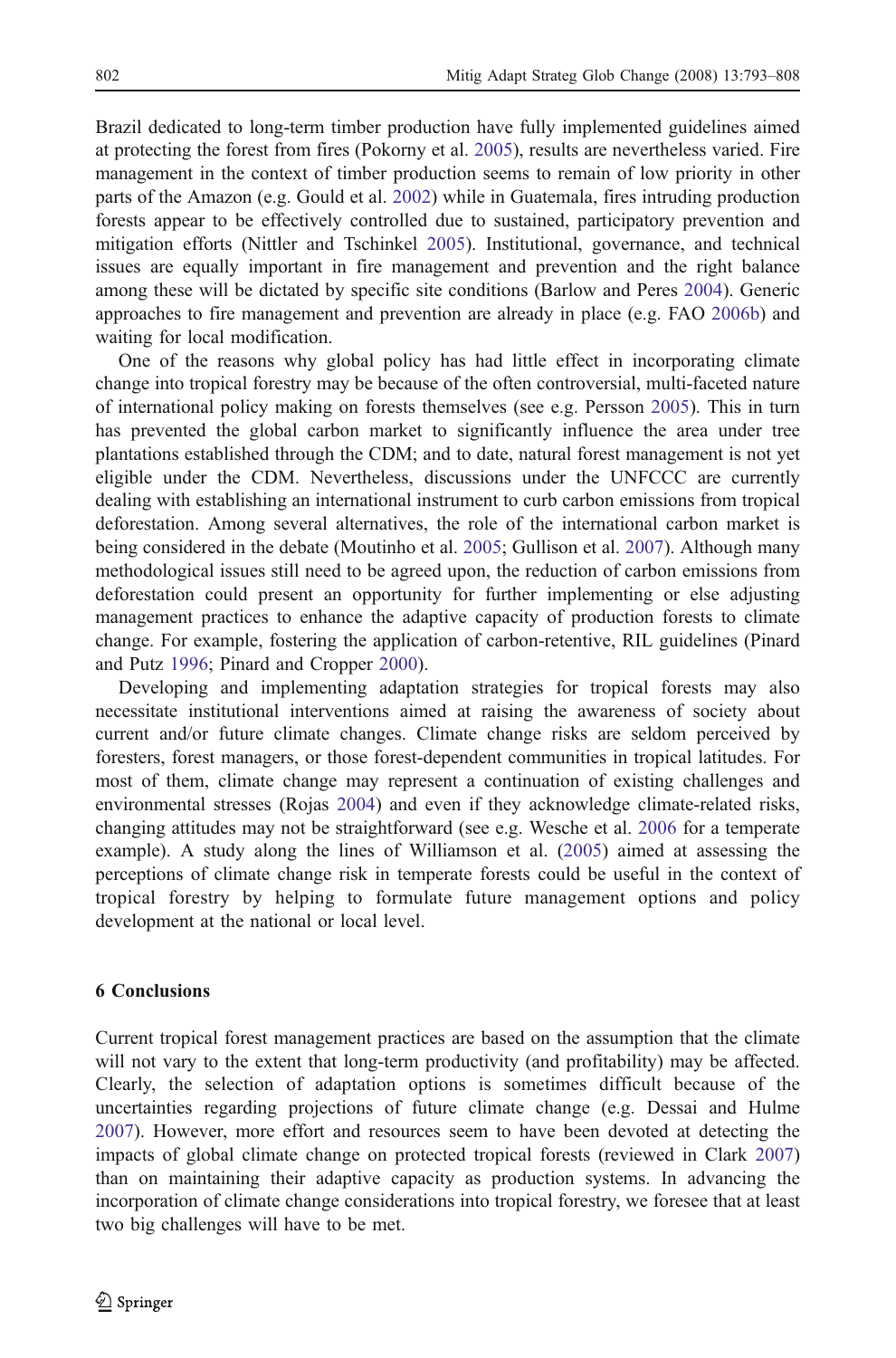<span id="page-10-0"></span>First, we consider that mainstreaming adaptation into national development and planning programs is a prerequisite for adequate action to cope with current and future climate change impacts. There is already guidance on this (Lim and Spanger-Siegfried [2005](#page-13-0); Thompkins et al. [2005\)](#page-15-0) that can be applied to the tropical forestry sector. In addition, and as the impacts of climate change also threaten the economic development of other sectors, many of which depend on the provision of forest goods and services, tropical forestry could benefit from being explicitly included into broader adaptation policies. As an example, among the 20 National Adaptation Programmes of Action (NAPAs) prepared by Least Developed Countries (LDCs) under the UNFCCC, at least 16 of them mention forestry projects within their adaptation priorities [\(http://unfccc.int/adaptation/napas/items/2679.](http://dx.doi.org/10.1016/j.foreco.2007.09.082) [php;](http://dx.doi.org/10.1016/j.foreco.2007.09.082) accessed on 21 August 2007). The inclusion of forest ecosystems within NAPAs has been prominent due to their relatively high importance for local livelihoods (e.g. water regulation, food and fuelwood sources) and for the protection of coastlines (however, LDCs may still need guidance on how to enhance the adaptive capacity of their forests). Tropical forestry in the context of adaptation to climate change could also be made more prominent if the NAPA approach is extrapolated beyond that of LDCs.

The second challenge is a financial one, as adaptation entails a cost. In some cases, the private sector may decide to invest in adaptation measures, purely on the basis of commercial self-interest (e.g. modifications to tree improvement programs) although this will only come about if it has access to sound information on risks and associated costs. In other cases, government agencies could require the implementation of practical measures aimed at enhancing the adaptive capacity of forests as a condition for granting management concessions. However, funding of climate adaptation measures that generate wider public benefits of only indirect interest to industry or that are aimed at smallholders or other vulnerable groups may require alternative financing mechanisms which may not be currently available. The scarcity of funding underscores the importance of ensuring that adaptation measures are incorporated in the formulation and implementation of national and international initiatives concerned with forests, from broader policy interventions to local research and development projects.

Acknowledgements We thank Johnson Nkem, John Parrotta and Doug Sheil for comments on previous versions as well as the suggestions from anonymous reviewers. Also Mark Schulze, Mark Cochrane, and Jimmy Grogan provided initial insight. G.A.S. acknowledges the National Science and Engineering Research Council of Canada (NSERC), the Social Sciences and Humanities Research Council of Canada (SSHRC), and the Inter American Institute for Global Change Research (IAI) CNR II # 021 which is supported by the US National Science Foundation (Grant GEO-045325).

Open Access This article is distributed under the terms of the Creative Commons Attribution Noncommercial License which permits any noncommercial use, distribution, and reproduction in any medium, provided the original author(s) and source are credited.

## References

Adger WN, Huq S, Brown K, Conway D, Hulme M (2003) Adaptation to climate change in the developing world. Prog Dev Stud 3:179–195

Adger WN, Arnell NW, Thompkins EL (2005) Successful adaptation to climate change across scales. Glob Environ Change 15:77–86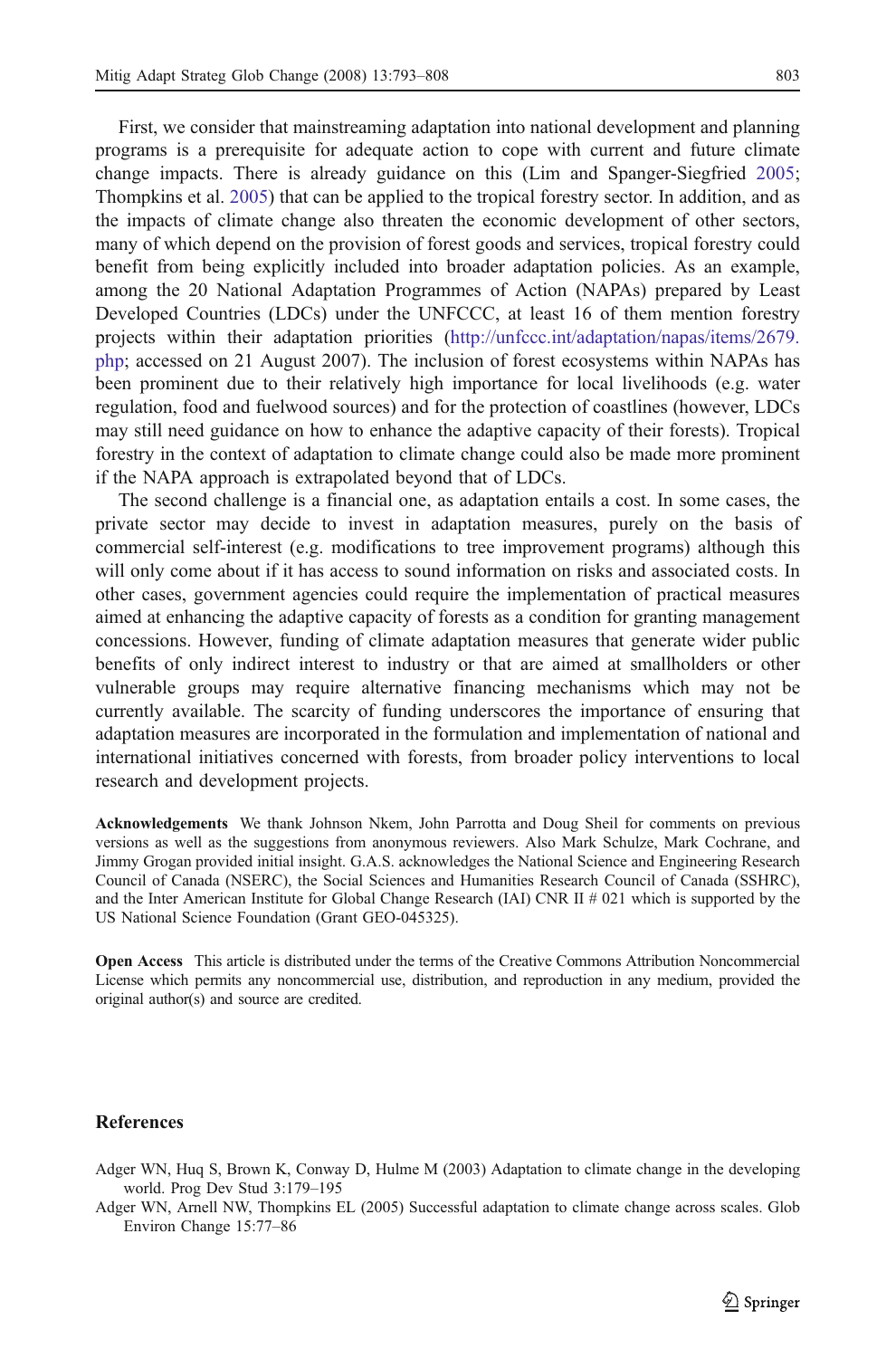- <span id="page-11-0"></span>Barlow J, Peres CA (2004) Ecological responses to El Niño-induced surface fires in central Brazilian Amazonia: management implications for flammable tropical forests. Phil Trans R Soc Lond B 359:367–380
- Bastien Y, Aussenac G, Frochot H (2000) Les changements climatiques: conséquences pour la sylviculture. Revue Forestière Française 52:129–137
- Blate GM (2005) Modest tradeoffs between timber management and fire susceptibility of a Bolivian semideciduous forest. Ecol App 15:1649–1663
- Boshier DH, Henson M (1997) Variación genética. In: Boshier DH, Lamb AT (eds) Cordia alliodora. Genética y mejoramiento de árboles. Oxford Forestry Institute, Tropical Forestry Papers 36, Oxford, pp 43–70
- Brown FI, Schroeder W, Setzer A, de Los Rios Maldonado M, Pantoja N, Duarte A, Marengo J (2006) Monitoring fires in Southwestern Amazonia rain forests. EOS, Trans Am Geophys Union 87:253–259
- CCBA (2005) Climate, Community, and Biodiversity Project Design Standards (First Edition). Washington, DC, Climate, Community and Biodiversity Alliance, May 2005. Available at: [www.climate-standards.org](http://www.climate-standards.org)
- Callaway JM (2004) Adaptation benefits and costs: are they important in the global policy picture and how can we estimate them. Glob Environ Change 14:273–282
- Carter TR, Parry ML, Harasawa H, Nishioka S (1994) IPCC Technical Guidelines for Assessing Climate Change Impacts and Adaptations with a Summary for Policy Makers and a Technical Summary. Department of Geography, University College London, UK and the Center for Global environmental Research, National Institute for Environmental Studies, Japan
- Cedeño L, Carrero C, Franco W, Torres-Lezama A (2001) Sphaeropsis sapinea asociado con quema del cogollo, muerte regresiva y cáncer en troncos, ramas y raíces del pino caribe en Venezuela. Interciencia 26:210–215
- Christensen JH, Hewitson B, Busuioc A, Chen A, Gao X, Held I, Jones R, Kolli RK, Kwon WT, Laprise R, Magaña Rueda V, Mearns L, Menéndez CG, Räisänen J, Rinke A, Sarr A, Whetton P (2007) Regional climate projections. In: Climate Change 2007: The physical science basis. Contribution of Working Group I to the Fourth Assessment Report of the Intergovernmental Panel on Climate Change. Cambridge University Press, Cambridge, pp 847–940
- Clark DA (2007) Detecting tropical forests' responses to global climatic and atmospheric change: current challenges and a way forward. Biotropica 39:4–19
- Cochrane MA (2001) Synergistic interactions between habitat fragmentation and fire in evergreen tropical forests. Conserv Biol 15:1515–1521
- Colinvaux PA, De Oliveira PE, Moreno JE, Miller MC, Bush MB (1996) A long pollen record from lowland Amazonia: forest and cooling in glacial times. Science 274:85–88
- Colinvaux PA, De Oliveira PE, Bush MB (2000) Amazonian and neotropical plant communities on glacial time-scales: the failure of the aridity and refuge hypotheses. Quat Sci Rev 19:141–169
- Cordero J, Boshier D H (eds) (2003) Arboles de Centroamérica. Oxford Forestry Institute, Oxford. CATIE, Costa Rica
- Cornelius JP, Mesén JF, Correa EA, Henson M (1996) Variation in growth and form of Alnus acuminata Kunth. in Costa Rica. Silvae Genetica 45:24–30
- Cornelius JP, Clement CR, Weber JC, Sotelo-Montes C, Van Leeuwen J, Ugarte-Guerra LJ, Ricse-Tembladera A, Arévalo-López L (2006) The trade-off between genetic gain and conservation in a participatory improvement programme: the case of peach palm (Bactris gasipaes Kunth). For Trees and Livelihoods 16:17–34
- Cox PM, Betts RA, Collins M, Harris PP, Huntingford C, Jones CD (2004) Amazonian forest dieback under climate-carbon cycle projections for the 21st century. Theor App Clim 78:137–156
- Dessai S, Hulme M (2007) Assessing the robustness of adaptation decisions to climate change uncertainties: a case study on water resources management in the East of England. Glob Environ Change 17:59–72
- Dixon RK, Brown S, Houghton RA, Solomon AM, Trexler MC, Wisniewki J (1994) Carbon pools and flux of global forest ecosystems. Science 263:185–190
- Drever CR, Peterson G, Messier C, Bergeron Y, Flanningan M (2006) Can forest management based on natural disturbances maintain ecological resilience? Can J For Res 36:2285–2299
- Dykstra DP, Heinrich R (1996) FAO model code of forest harvesting practice. Food and Agriculture Organization of the United Nations, Rome, Italy
- Falconer DS (1989) Introduction to quantitative genetics, 3rd edn. Wiley, New York
- FAO (2006a) Global Forest Resources Assessment 2005. FAO Forestry Paper 147, Rome
- FAO (2006b) Fire management: voluntary guidelines. Fire Management Working Paper 17, Rome

- Feely KJ, Wright SJ, Nur Supardi MN, Kassim AR, Davies SJ (2007) Decelerating growth in tropical forest trees. Ecol Lett 10:1–9
- Fredericksen TS, Pariona W (2002) Effect of skidder disturbance on commercial tree regeneration in logging gaps in a Bolivian tropical forest. For Ecol Manage 171:223–230

Federov AV, Philander SG (2000) Is El Niño changing? Science 288:1997–2002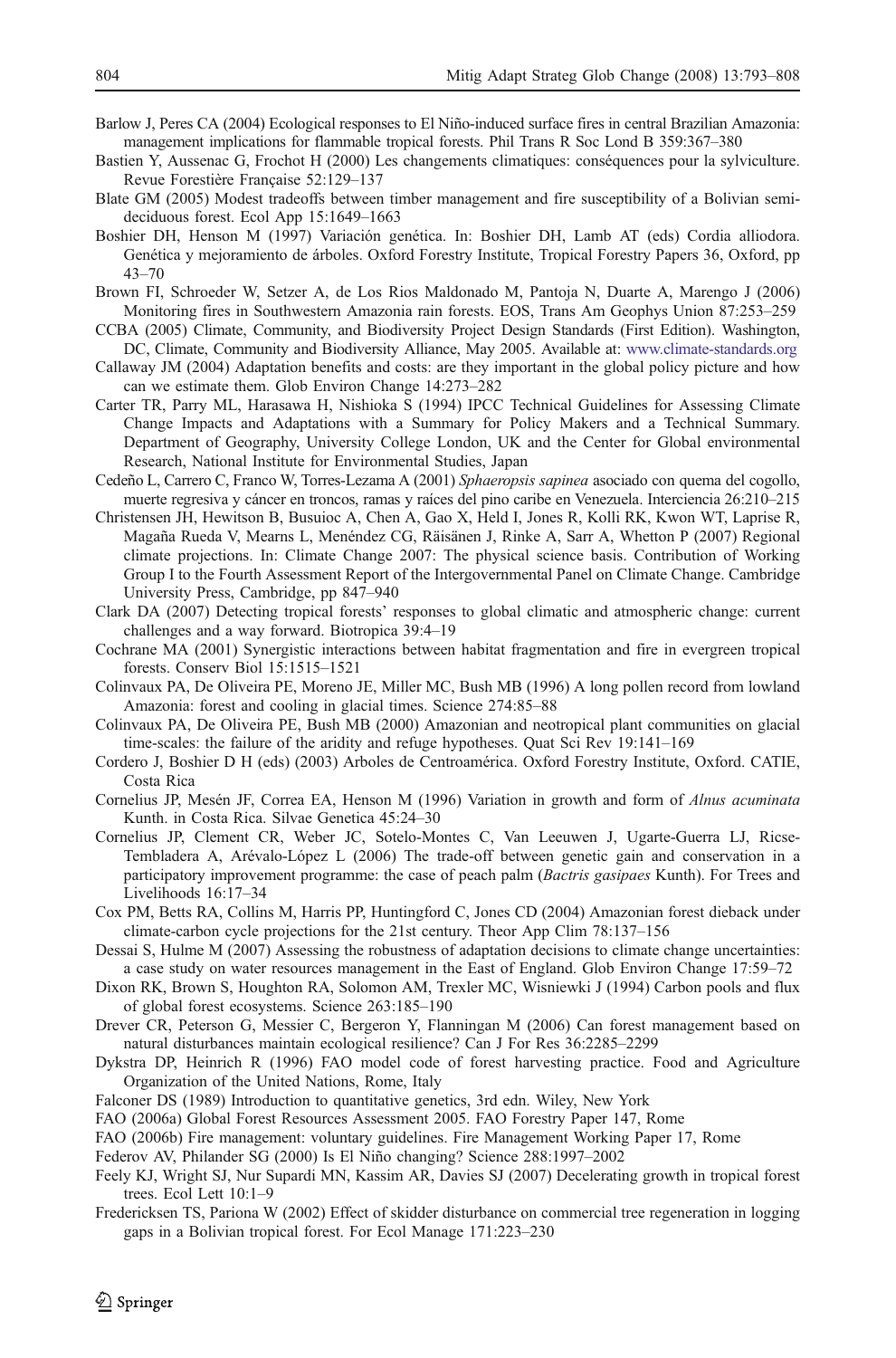- <span id="page-12-0"></span>Fredericksen TS, Putz FE (2003) Silvicultural intensification for tropical forest conservation. Biodivers Conserv 12:1445–1453
- Gibson GL, Barnes RD, Berrington J (1983) Provenance productivity in *Pinus caribaea* and its interaction with environment. Commonw For Rev 62:93–106
- Gitz V, Ciais P (2004) Future expansion of agriculture and pasture acts to amplify atmospheric  $CO<sub>2</sub>$  levels in response to fossil-fuel and land-use change emissions. Clim Change 67:161–184
- Gould KA, Fredericksen TS, Morales F, Kennard D, Putz FE, Mostacedo B, Toledo M (2002) Post-fire tree regeneration in lowland Bolivia: implications for fire management. For Ecol Manage 165:225–234
- Grant PR, Grant BR (1995) Predicting microevolutionary responses to directional selection on heritable variation. Evolution 49:241–251
- Greaves A (1978) Descriptions of seed sources and collections for provenances of Pinus caribaea. Commonwealth Forestry Institute Tropical Forestry Paper 11, Oxford
- Grogan J, Barreto P (2005) Big-leaf mahogany on CITES Appendix II: big challenge, big opportunity. Conserv Biol 19:973–976
- Grogan J, Galvão J (2006) Factors limiting post-logging seedling regeneration by big-leaf mahogany (Swietenia macrophylla) in Southeastern Amazonia, Brazil, and implications for sustainable management. Biotropica 38:219–228
- Grogan J, Landis RM, Ashton MS, Galvão J (2005) Growth response by big-leaf mahogany (Swietenia macrophylla) advance seedling regeneration to overhead canopy release in southeast Pará, Brazil. For Ecol Manage 204:399–412
- Guariguata MR, Sáenz GP (2002) Post logging acorn production and oak regeneration in a tropical montane forest, Costa Rica. For Ecol Manage 167:285–293
- Gullison RE, Frumhoff PC, Cannadell JG, Field CB, Nepstad DC, Hayhoe K, Avissar R, Curran LM, Friedlingstein P, Jones CD, Nobre C (2007) Tropical forests and climate policy. Science 316:985–986
- Hartley MJ (2002) Rationale and methods for conserving biodiversity in plantation forests. For Ecol Manage 155:81–95
- Hodge GR, Dvorak WS, Romero JL (2001) Growth and provenance variation of Pinus caribaea var. hondurensis as an exotic species. S Afr For J 190:43-51
- Hodge GR, Dvorak WS, Urueña H, Rosales L (2002) Growth, provenance effects and genetic variation of Bombacopsis quinata in field tests in Venezuela and Colombia. For Ecol Manage 158:273–289
- Holdsworth AR, Uhl C (1997) Fire in Amazonian selectively logged rain forest and the potential for fire reduction. Ecol App 7:713–725
- Hollingsworth PM, Dawson IK, Goodall-Copestake WP, Richardson JE, Weber JC, Sotelo-Montes C, Pennington RT (2005) Do farmers reduce genetic diversity when they domesticate tropical trees? A case study from Amazonia. Mol Ecol 14:497–501
- IISD (2006) Report of the Wilton Park Conference on "Forestry: a sectoral response to climate change" [\[http://www.iisd.ca/ymb/forest/srcc/\]](http://www.iisd.ca/ymb/forest/srcc/); accessed on 29 January 2007. International Institute for Sustainable Development
- Innes JL, Hickey GM (2006) The importance of climate change when considering the role of forests in the alleviation of poverty. Int For Rev 8:406–416
- Innes JL, Edwards IK, Wilford DJ (eds) (2005) Forests in the balance: linking tradition and technology. Abstracts XXII IUFRO World Congress. International Forestry Review 5
- IPCC (1996) Climate change 1995. Impact, adaptation and mitigation of climate change: scientific-technical analyses. Cambridge University Press, Cambridge
- IPCC (2000) Land use, land use change and forestry. Cambridge University Press, Cambridge
- IPCC (2001) Climate change 2001: Impact, adaptation and vulnerability. Cambridge University Press, Cambridge
- IPCC (2007a) Climate change 2007: the physical science basis. Summary for Policymakers. Contribution of working group I to the fourth assessment report of the intergovernmental panel on climate change. IPCC Secretariat, Geneva
- IPCC (2007b) Climate change 2007: climate change impacts, adaptation and vulnerability. Summary for Policymakers. Working II Group Contribution to the Intergovernmental Panel on Climate Change Fourth Assessment Report. IPCC Secretariat, Geneva
- ITTO (2006) Status of tropical forest management 2005. ITTO Technical Series no. 24. Yokohama, Japan
- Jactel H, Brockerhoff E, Duelli P (2005) A test of the biodiversity-stability theory: meta -analysis of tree species diversity effects on insect pest infestations, and examination of responsible factors. In: Scherer-Lorenzen M, Körner Ch, Schulze E-D (eds) Forest diversity and Function: Temperate and Boreal Systems. Ecological Studies vol. 176. Springer-Verlag, Berlin, pp 235–262
- Johns JS, Barreto P, Uhl C (1996) Logging damage during planned and unplanned logging operations in the eastern Amazon. For Ecol Manage 89:59–71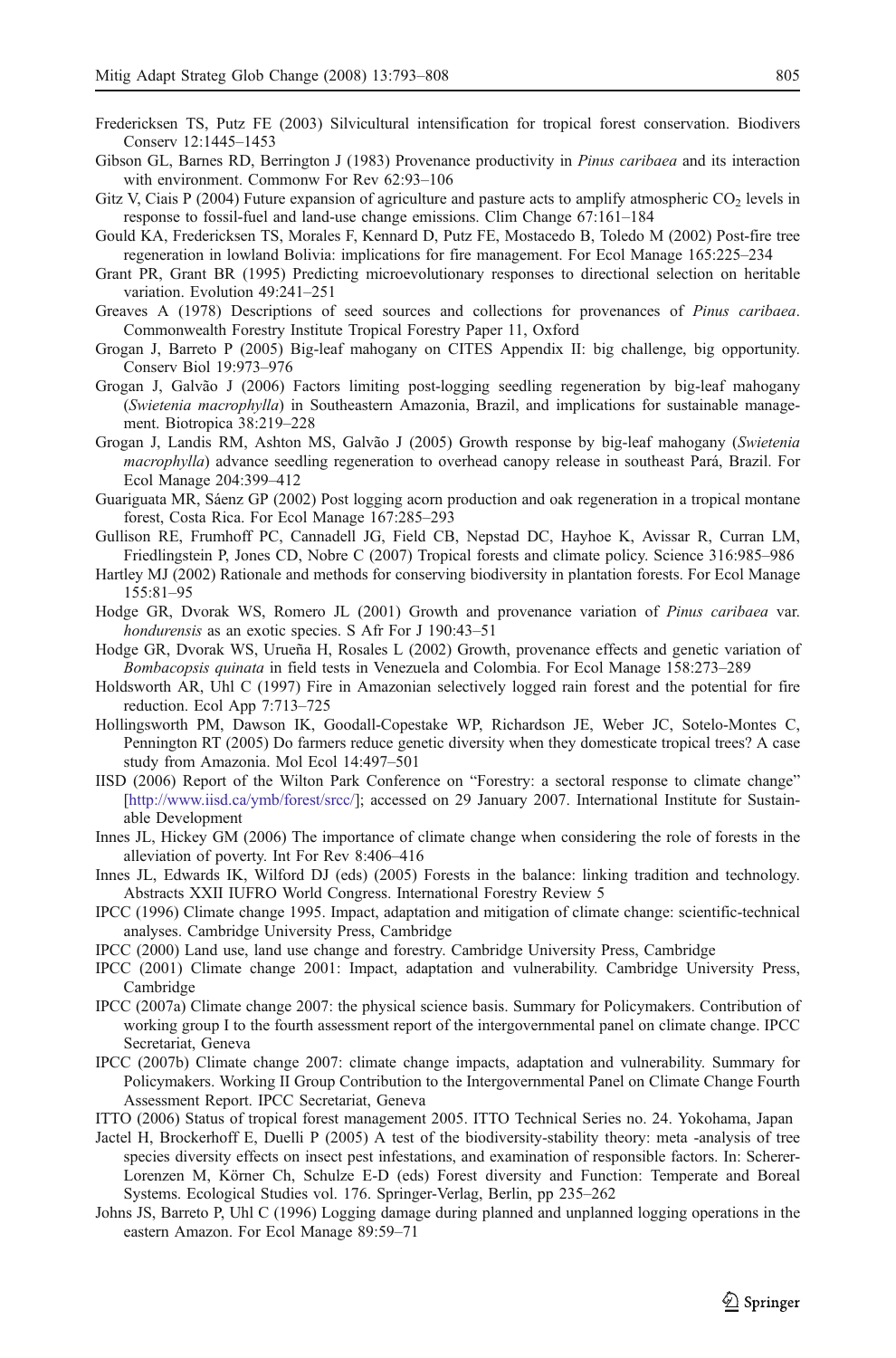<span id="page-13-0"></span>Keller M, Asner G, Blate G, McGlockling J, Merry F, Peña-Claros M, Zweede J (2007) Timber production in selectively logged tropical forests in South America. Frontiers in Ecology and the Environment 5:213–216 Kelty MJ (2006) The role of species mixtures in plantation forestry. For Ecol Manage 233:195–204

Lamb D (1998) Large-scale ecological restoration of degraded lands: the potential role of timber plantations.

Restor Ecol 6:271–279

- Lamb D, Erskine PD, Parrotta JA (2005) Restoration of degraded tropical forest landscapes. Science 310:1628–1632
- Lambin EF, Turner BL, Geist HJ, Agbola SB, Angelsen A, Bruce JW, Coomes OT, Dirzo R, Fischer G, Folke C, George PS, Homewood K, Imbernon J, Leemans R, Li X, Moran EF, Mortimore M, Ramakrishnan PS, Richards JF, Skånes H, Steffen W, Stone GD, Svedin U, Veldkamp TA, Vogel C, Xu J (2001) The causes of land-use and land-cover change: moving beyond the myths. Glob Environ Change  $11:261-269$
- Laurance WF (2004) Forest-climate interactions in fragmented tropical landscapes. Phil Trans R Soc Lond B 359:345–352

Laurance WF, Peres CA (eds) (2006) Emerging threats to tropical forests. University of Chicago Press, Chicago

- Laurance WF, Oliveira AA, Laurance SG, Condit R, Nascimento HEM, Sanchez-Thorin AC, Lovejoy TE, Andrade A, D'Angelo S, Ribeiro JE, Dick CW (2004) Pervasive alteration of tree communities in undisturbed Amazonian forests. Nature 428:171–174
- Le Corre V, Kremer A (2003) Genetic variability at neutral markers, quantitative trait loci and trait in a subdivided population under selection. Genetics 164:1205–1219
- Ledig FT, Kitzmiller JH (1992) Genetic strategies for reforestation in the face of global climate change. For Ecol Manage 50:153–169
- Lewis SL (2006) Tropical forests and the changing earth system. Phil Trans R Soc B 361:195–210
- Lewis S, Phillips OL, Baker TR, Lloyd J, Malhi Y, Almeida S, Higuchi N, Laurance WF, Neill DA, Silva JNM, Terborgh J, Torres-Lezama A, Vázquez Martínez R, Brown S, Chave J, Kuebler C, Núñez Vargas P, Vinceti B (2004) Concerted changes in tropical forest structure and dynamics: evidence from 50 South American long-term plots. Phil Trans R Soc Lond B 359:421–436
- Lewis SL, Phillips OL, Baker TR (2006) Impacts of global change on the structure, dynamics, and functioning of South American tropical forests. In: Laurance WF, Peres CA (eds) Emerging threats to tropical forests. University of Chicago Press, Chicago, pp 15–31
- Lim B, Spanger-Siegfried E (eds) (2005) Adaptation policy frameworks for climate change: developing strategies, policies and measures. Cambridge University Press, Cambridge
- Malhi Y, Wright J (2004) Spatial patterns and recent trends in the climate of tropical rainforest regions. Proc R Soc Lond B 359:311–329
- Markham A (ed) (1998) Potential impacts of climate change on tropical forest ecosystems. Kluwer, Dordrecht
- McKay JK, Latta RG (2002) Adaptive population divergence: markers, QTL and traits. Trends Ecol Evol 17:285–291
- Mesén FJ, Boshier DH, Cornelius JP (1993) Genetic improvement of trees in Central America, with particular reference to Costa Rica. In: Leakey RRB, Newton AC (eds) Tropical Trees: the potential for domestication and the rebuilding of forest resources. HMSO, London, pp 249–255
- Morley RJ (2000) Origin and evolution of tropical rain forests. John Wiley, England
- Moutinho P, Santilli M, Schwartzman S, Rodrigues L (2005) Why ignore tropical deforestation? A proposal for including forest conservation in the Kyoto Protocol. Unasylva 222:27–30
- Navarro C, Ward S, Hernández M (2002) The tree Cedrela odorata (Meliaceae): a morphologically subdivided species in Costa Rica. Revista de Biologia Tropical 50:21–29
- Neelin JD, Münnich M, Su H, Meyerson JE, Holloway CE (2006) Tropical drying trends in global warming models and observations. Proc Natl Acad Sci USA 103:6110–6115
- Nepstad D, Lefebvre P, Lopes da Silva U, Tomasella J, Schlesinger P, Solorzano L, Moutinho P, Ray D, Guerreira Benito J (2004) Amazon drought and its implications for forest flammability and tree growth: a basin-wide analysis. Glob Change Biol 10:704–717
- Nichols JD, Bristow M, Vanclay JK (2006) Mixed-species plantations: Prospects and challenges. For Ecol Manage 233:383–390
- Nikles DG, Spidy T, Rider EJ, Eissemann RL, Newton RS, Frederick M (1983) Genetic variation in windfirmness among provenances of Pinus caribaea Mor. var. hondurensis Barr. and Golf. in Queensland. Silvicultura 8:124–130
- Nittler J, Tschinkel H (2005) Community forest management in the maya biosphere reserve of Guatemala: Protection through profits. U.S. Agency for International Development (USAID) and Sustainable Agriculture and Natural Resource Management (SANREM), University of Georgia, USA
- Noss RF (2001) Beyond Kyoto: forest management in a time of rapid climate change. Conserv Biol 15:578–590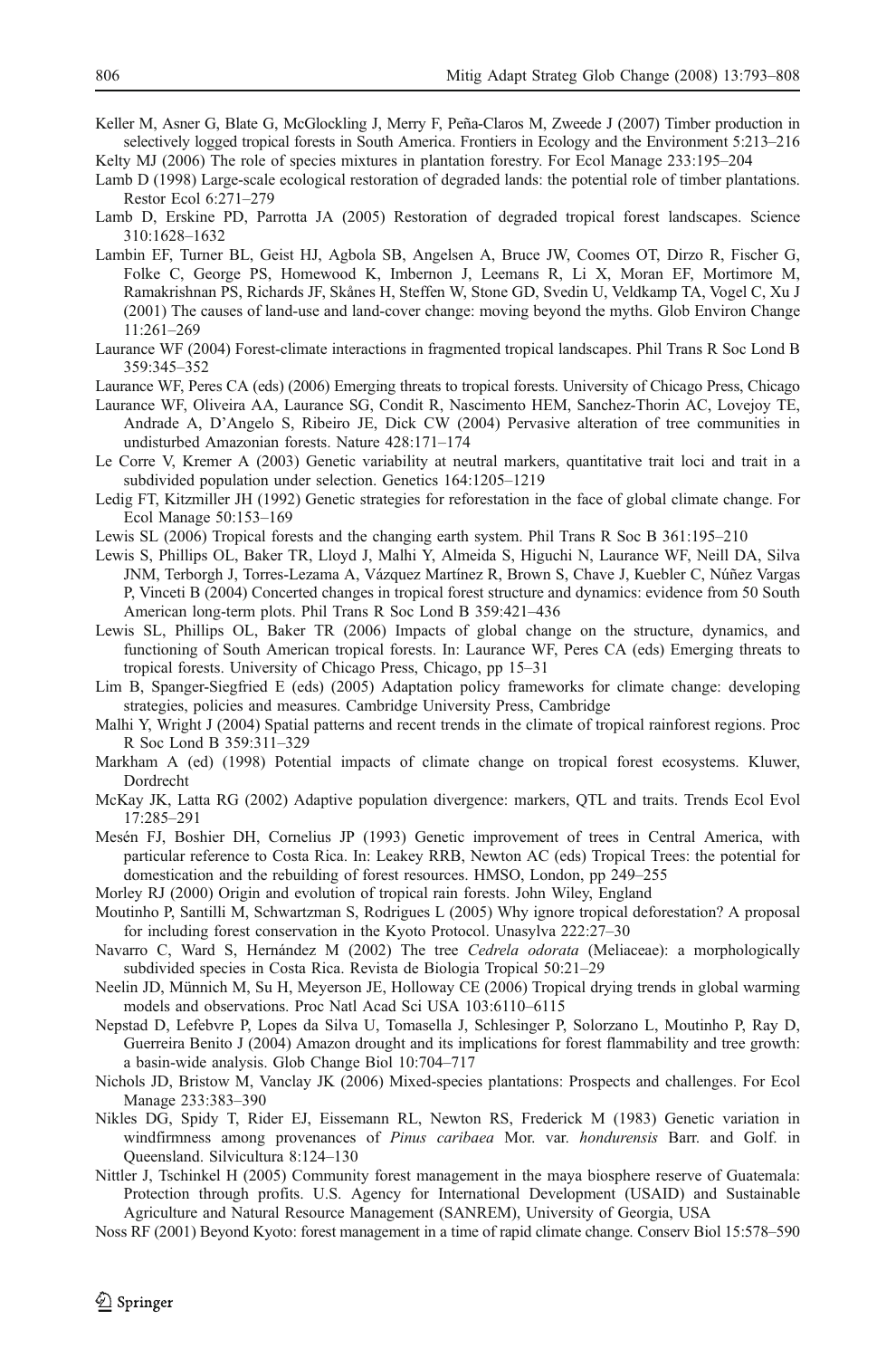- <span id="page-14-0"></span>Parrotta JA, Maître H-F, Auclair D, Lafond M-H (eds) (2005) Extended abstracts from the conference in Montpellier, France, June 14–18, 2004, on "Meeting the challenge: silvicultural research in a changing world". IUFRO World Series vol. 15. Vienna, Austria
- Penman J, Gytarsky M, Hiraishi T, Krug T, Kruger D, Pipatti R, Buendia L, Miwa K, Ngara T, Tanabe K, Wagner F (2003) Good practice guidance for land-use, land-use change and forestry. Intergovernmental panel on climate change—national greenhouse gas inventories programme. Institute for Global Environmental Strategies, Japan
- Persson R (2005) Where is the United Nations Forum on forests going? Int For Rev 7:348–357
- Petit RJ, Hampe A (2006) Some evolutionary consequences of being a tree. Ann Rev Ecol Syst 37:187–214 Petit B, Montagnini F (2006) Growth in pure and mixed plantations of tree species used in reforesting rural areas of the humid region of Costa Rica, Central America. For Ecol Manage 233:338–343
- Phillips OL, Vásquez R, Arroyo L, Baker TR, Killeen T, Lewis SL, Malhi Y, Monteagudo A, Neill D, Nuñez P, Alexiades M, Cerón C, Di Fiore A, Erwin T, Jardim A, Palacios W, Saldias M, Vincenti B (2002) Increasing dominance of large lianas in Amazonian forests. Nature 418:770–773
- Phillips OL, Vázquez Martínez R, Monteagudo Mendoza A, Baker TR, Núñez Vargas P (2005) Large lianas as hyperdinamic elements of the tropical forest canopy. Ecology 86:1250–1258
- Pinard MA, Cropper WP (2000) Simulated effects of logging on carbon storage in dipterocarp forest. J App Ecol 37:267–283
- Pinard MA, Putz FE (1996) Retaining forest biomass by reducing logging damage. Biotropica 28:278–295
- Pinard MA, Putz FE, Licona JC (1999) Tree mortality and vine proliferation following a wildfire in a subhumid tropical forest in eastern Bolivia. For Ecol Manage 116:247–252
- Pitman NCA, Terborgh JW, Silman MR, Nuñez VP, Neill DA, Cerón CE, Palacios WA, Aulestia M (2001) Dominance and distribution of tree species in upper Amazonian terra firme forests. Ecology 82:2101-2117
- Pokorny B, Sabogal C, Silva JNM, Bernardo P, Souza J, Zweede J (2005) Compliance with reduced-impact harvesting guidelines by timber enterprises in terra firme forests of the Brazilian Amazon. Int For Rev 7:9–20
- Pounds JA, Bustamante MR, Coloma LA, Consuegra JA, Fogden MPL, Foster PN, La Marca E, Masters KL, Merino-Viteri A, Puschendorf R, Ron SRG, Sánchez-Azofeifa A, Still CJ, Young BE (2006) Widespread amphibian extinctions from epidemic disease driven by global warming. Nature 439:161–167
- Rojas AV (2004) Comprehensive environmental projects: Linking adaptation to climate change, sustainable land use, biodiversity conservation and water management. Both Ends, The Netherlands
- Sáenz-Romero C, Guzmán-Reyna RR, Rehfeldt GE (2006) Altitudinal genetic variation among Pinus oocarpa populations in Michoacán, Mexico: implications for seed zoning, conservation, tree breeding and global warming. For Ecol Manage 229:340–350
- Salinger MJ (2005) Climate variability and climate change: past, present and future. Clim Change 70:9–29
- Scholes R, Linder S (1998) Chapter 12: Forests. In: Feenstra J, Burton I, Smith J, Tol R (eds) Handbook on methods for climate change impact assessment and adaptation strategies. UNEP-Vrije Universiteit, Ámsterdam
- Scholze M, Knorr W, Arnell NW, Prentice IC (2006) A climate-change risk analysis for world ecosystems. Proc Nat Acad Sci 103:13116–13120
- Schulze M (2008) Technical and financial analysis of enrichment planting in logging gaps as a potential component of forest management in the eastern Amazon. For Ecol Manage. DOI [10.1016/](http://dx.doi.org/10.1016/j.foreco.2007.09.082) [j.foreco.2007.09.082](http://dx.doi.org/10.1016/j.foreco.2007.09.082)
- Schulze M, Grogan J, Vidal E (2008) Technical challenges to sustainable forest management in concessions on public lands in the Brazilian Amazon. J Sustain For 26
- Shukla J, Nobre C, Sellers P (1990) Amazon deforestation and climate change. Science 247:1322–1325
- Simons AJ, Leakey RRB (2004) Tree domestication in tropical agroforestry. Agrofor Syst 61:167–181
- Simons AJ, MacQueen DJ, Stewart JL (1994) Strategic concepts in the domestication of non-industrial trees. In: Leakey RRB, Newton AC (eds) Tropical trees: the potential for domestication and the rebuilding of forest resources. London, HMSO, pp 91–102
- Sist P (2000) Reduced impact logging in the tropics: objectives, principles and impacts. Int For Rev 2:3–10
- Snook LK, Negreros-Castillo P (2004) Regenerating mahogany (Swietenia macrophylla King) on clearings in Mexico's Maya forest: the effects of clearing method and cleaning on seedling survival and growth. For Ecol Manage 189:143–160
- Sohngen B, Mendelsohn R, Sedjo R (2001) A global model of climate change impacts on timber markets. J Agric Resour Econ 26:326–343
- Sotelo Montes C, Weber JC (1997) Priorización de especies arbóreas para sistemas agroforestales en la Selva Baja del Perú. Agroforestería en las Américas 4:12–17
- Sunderlin WD, Angelsen A, Belcher B, Burgers P, Nasi R, Santoso L, Wunder S (2005) Livelihoods, forests, and conservation in developing countries: an overview. World Dev 33:1383–1402